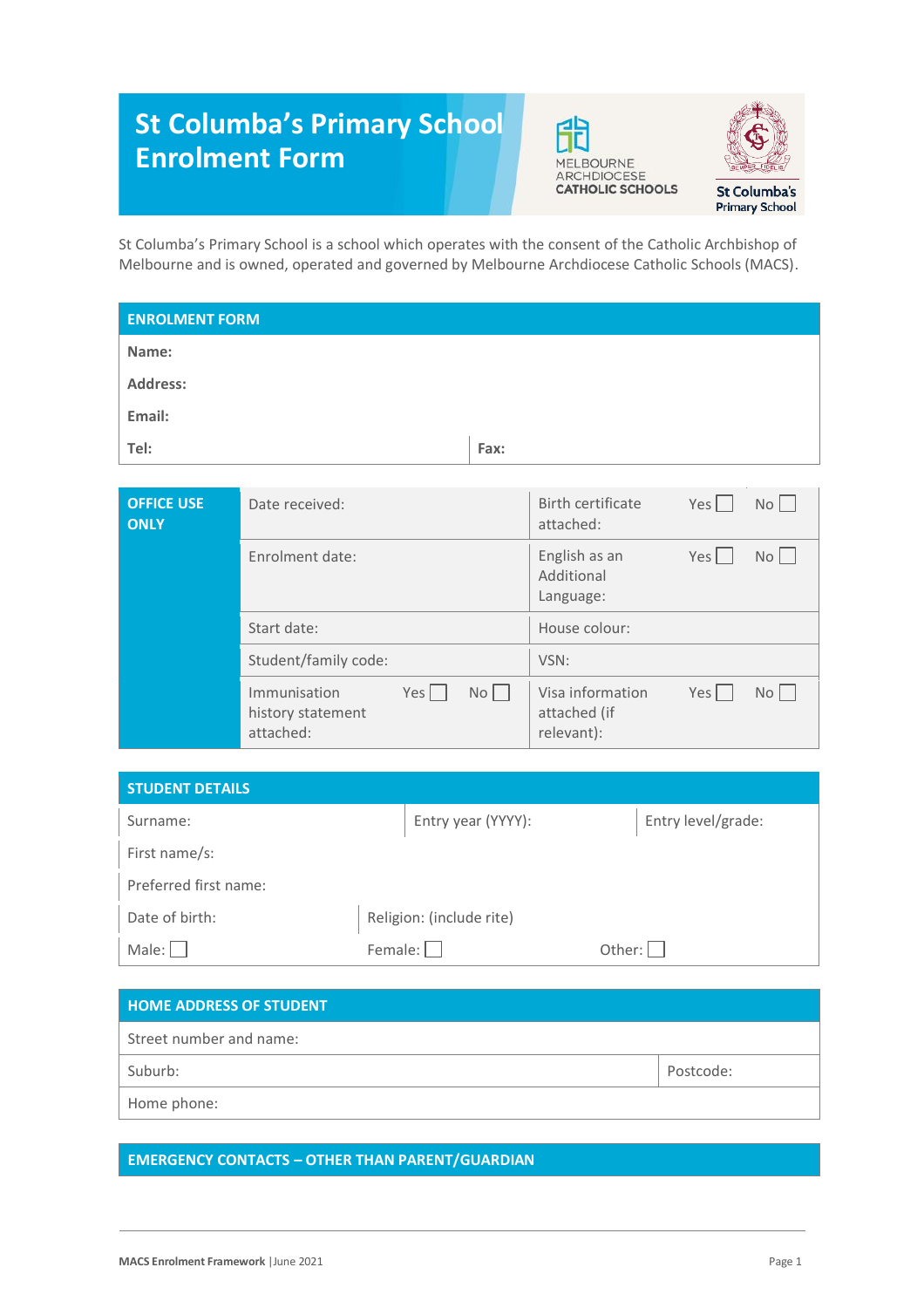| 1. Name:                  | 2. Name:                  |
|---------------------------|---------------------------|
| Relationship to<br>child: | Relationship to<br>child: |
| Home phone:               | Home phone:               |
| Mobile:                   | Mobile:                   |

| <b>SACRAMENTAL INFORMATION</b> |       |         |  |
|--------------------------------|-------|---------|--|
| Baptism                        | Date: | Parish: |  |
| Confirmation                   | Date: | Parish: |  |
| Reconciliation                 | Date: | Parish: |  |
| Communion                      | Date: | Parish: |  |
| Current parish:                |       |         |  |

#### **PREVIOUS SCHOOL/PRESCHOOL PERMISSION**

Name and address of previous school/preschool:

I/We give permission for the school to contact the previous school or preschool and to gather relevant reports and information to support educational planning:

| No |  |  |
|----|--|--|
|    |  |  |
|    |  |  |

 $Yes$ (If yes, please complete **Form B** Sample Consent for Transferring Information.)

| <b>NATIONALITY</b>                                                                                                                                         |                                        |                     |         |                             |                         |  |
|------------------------------------------------------------------------------------------------------------------------------------------------------------|----------------------------------------|---------------------|---------|-----------------------------|-------------------------|--|
| <b>Government Requirement</b>                                                                                                                              |                                        | <b>Nationality:</b> |         | <b>Ethnicity:</b>           |                         |  |
| In which country was the<br>student born?                                                                                                                  |                                        | Australia           |         |                             | Other - please specify: |  |
| Is the student of Aboriginal or Torres Strait Islander origin?<br>(For persons of both Aboriginal and Torres Strait Islander origin, tick 'Yes' for both.) |                                        |                     |         |                             |                         |  |
| No<br>Yes, Aboriginal                                                                                                                                      |                                        |                     |         | Yes, Torres Strait Islander |                         |  |
| Does the student or their parent(s)/guardian(s) speak a language other than English at home?<br>Note: Record all languages spoken.                         |                                        |                     |         |                             |                         |  |
|                                                                                                                                                            |                                        |                     | Student | Parent<br>A/Guardian 1      | Parent<br>B/Guardian 2  |  |
| <b>No</b>                                                                                                                                                  | English only                           |                     |         |                             |                         |  |
| Yes                                                                                                                                                        | Other $-$ please specify all languages |                     |         |                             |                         |  |
|                                                                                                                                                            |                                        |                     |         |                             |                         |  |

#### **IF NOT BORN IN AUSTRALIA, CITIZENSHIP STATUS\***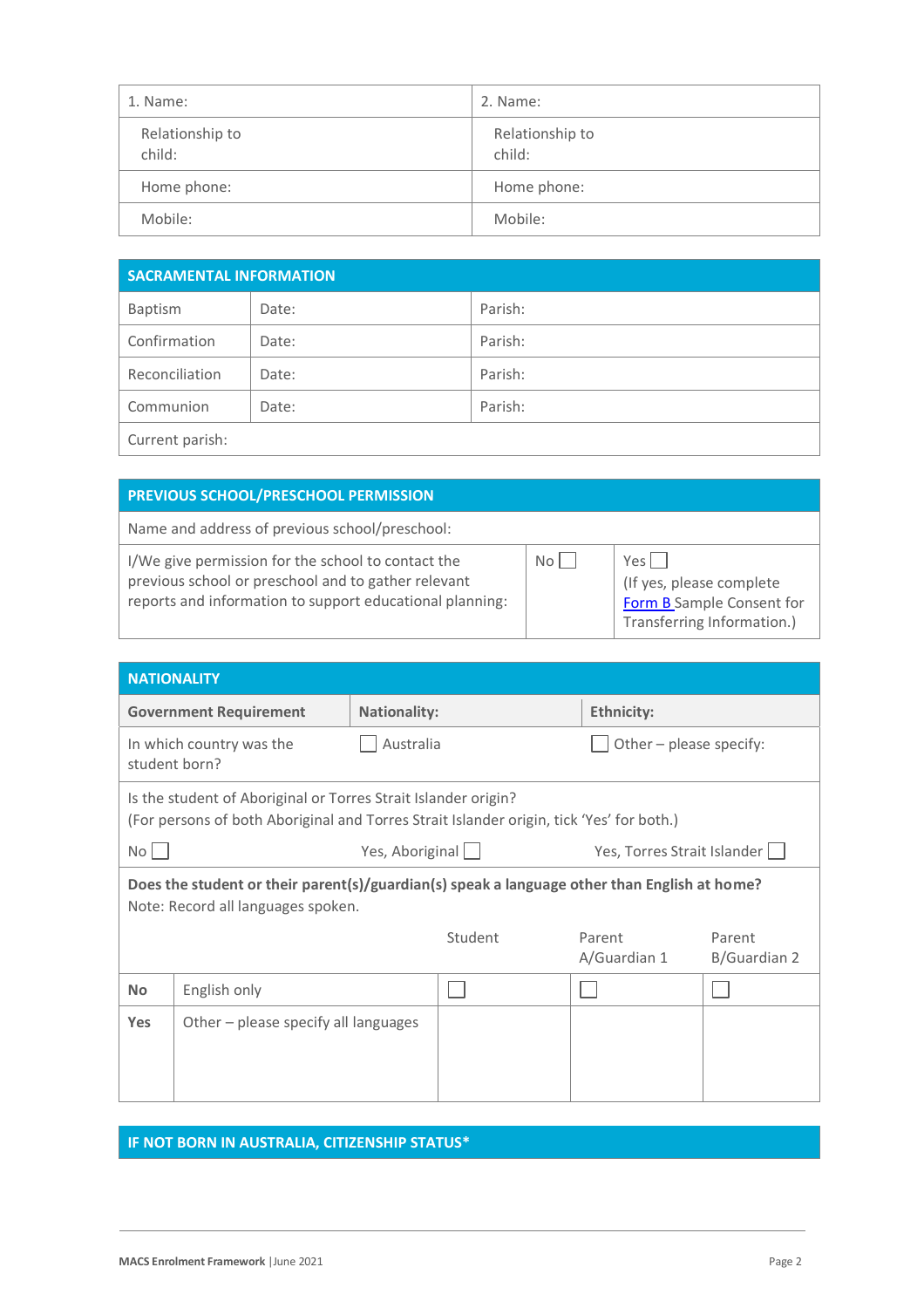| Please tick the relevant category below and record the visa subclass number as per government |  |
|-----------------------------------------------------------------------------------------------|--|
| requirements:                                                                                 |  |

(original documents to be sighted and copies to be retained by the school)

#### **Australian citizen not born in Australia:**

| Australian citizen (Australian passport or naturalisation certificate number/document for |
|-------------------------------------------------------------------------------------------|
| travel if country of birth is not Australia)                                              |

Australian passport number:

Naturalisation certificate number:

Visa subclass recorded on entry to Australia:

Date of arrival in Australia:

**Not currently an Australian citizen, please provide further details as appropriate below:**

 $\Box$ Permanent resident: (if ticked, record the visa subclass number)

| Temporary resident: (if ticked, record the visa subclass number) |  |  |
|------------------------------------------------------------------|--|--|
|                                                                  |  |  |

┐ Other/visitor/overseas student: (if ticked, record the visa subclass number)

**\* Please attach visa/ImmiCard/letter of notification and passport photo page.**

| <b>MEDICAL INFORMATION</b>                                      |                                                                                                                                                                                                                                                                                                                                                                                                                                                   |      |             |               |
|-----------------------------------------------------------------|---------------------------------------------------------------------------------------------------------------------------------------------------------------------------------------------------------------------------------------------------------------------------------------------------------------------------------------------------------------------------------------------------------------------------------------------------|------|-------------|---------------|
| Doctor's name:                                                  |                                                                                                                                                                                                                                                                                                                                                                                                                                                   |      |             |               |
| Street number and<br>name:                                      |                                                                                                                                                                                                                                                                                                                                                                                                                                                   |      |             |               |
| Suburb:                                                         |                                                                                                                                                                                                                                                                                                                                                                                                                                                   |      | Postcode:   | Phone:        |
| Medicare number:                                                |                                                                                                                                                                                                                                                                                                                                                                                                                                                   |      | Ref number: | Expiry:       |
| Private health<br>insurance:                                    | $Yes \Box$                                                                                                                                                                                                                                                                                                                                                                                                                                        | $No$ | Fund:       | Number:       |
| Ambulance cover:                                                | Yes                                                                                                                                                                                                                                                                                                                                                                                                                                               | No   | Number:     |               |
| Medical condition:                                              | Please specify any relevant medical conditions for the student, e.g. asthma,<br>diabetes, anaphylaxis, and/or any medications prescribed for the student. A<br>Medical Management Plan signed by a relevant medical practitioner<br>(doctor/nurse) will be required for each of the medical conditions listed.<br>Please list specific details for any known allergies that do not lead to<br>anaphylaxis, e.g. hay fever, rye grass, animal fur. |      |             |               |
|                                                                 |                                                                                                                                                                                                                                                                                                                                                                                                                                                   |      |             |               |
| Has the student been diagnosed as being at risk of anaphylaxis? |                                                                                                                                                                                                                                                                                                                                                                                                                                                   |      |             | Yes  <br>No L |
|                                                                 | If yes, does the student have an EpiPen or Anapen?<br>Yes<br>No <sub>1</sub>                                                                                                                                                                                                                                                                                                                                                                      |      |             |               |

## **IMMUNISATION (please attach an immunisation history statement for your child)**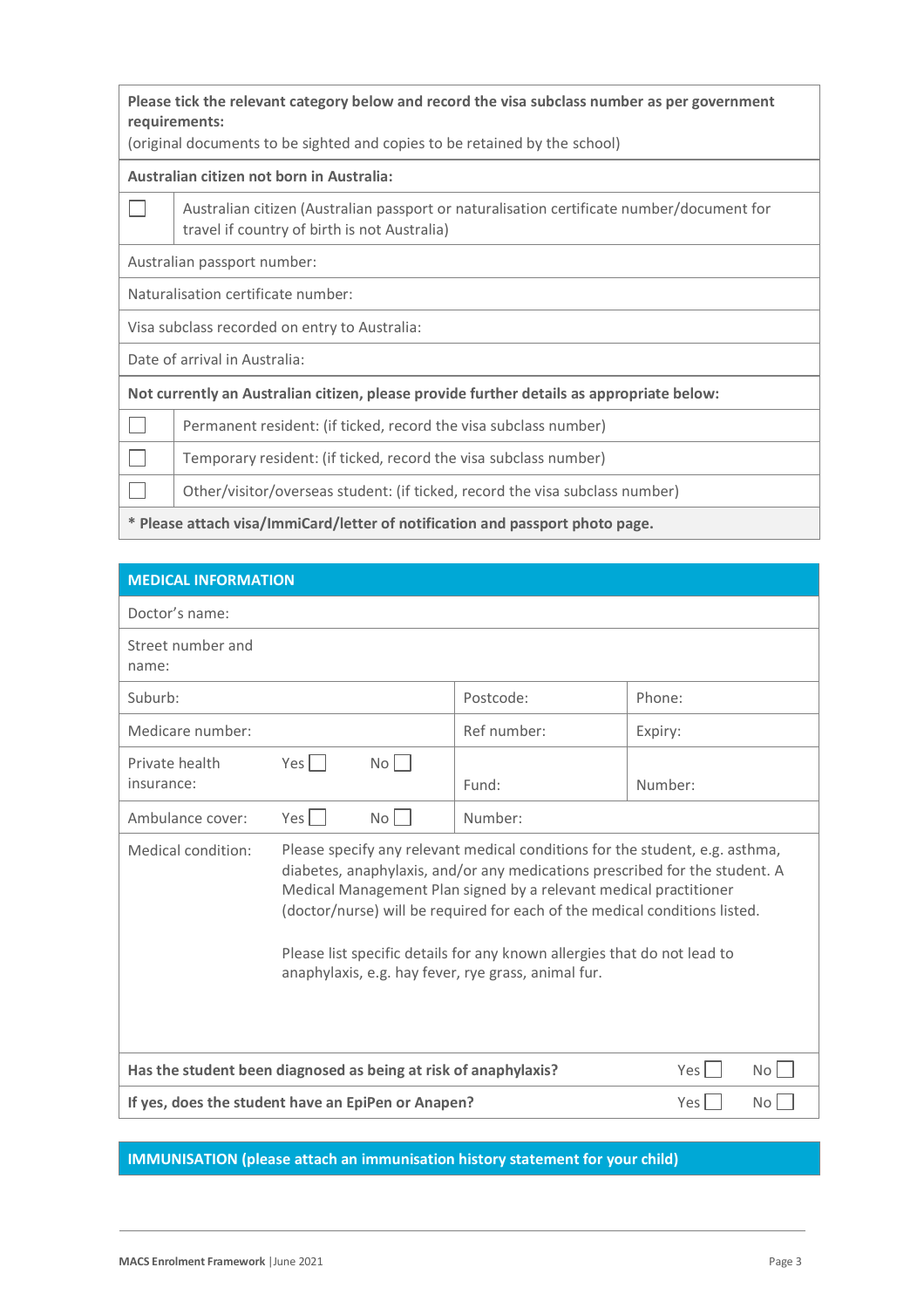| All vaccines are recorded on the Australian Immunisation<br>Register (AIR). You are required to obtain an<br>immunisation history statement for your child (visit<br>myGov) and provide it to the school with this enrolment<br>form. | Yes   | Immunisation history statement attached:<br>Nol<br>If no, please provide<br>explanation: |
|---------------------------------------------------------------------------------------------------------------------------------------------------------------------------------------------------------------------------------------|-------|------------------------------------------------------------------------------------------|
| If the student entered Australia on a humanitarian visa,<br>did they receive a refugee health check?                                                                                                                                  | Yes l | Nol                                                                                      |

Please provide all required information to allow us to meet our duty of care obligations and facilitate the smooth transition of your child into our school. It will assist the school to implement appropriate adjustments and strategies to meet the particular needs of your child. If the information is not provided or is incomplete, incorrect or misleading, current or ongoing enrolment may be reviewed.

| <b>ADDITIONAL NEEDS</b> |                                                                                                              |  |                        |      |                                             |
|-------------------------|--------------------------------------------------------------------------------------------------------------|--|------------------------|------|---------------------------------------------|
|                         | Is your child eligible or currently receiving National Disability<br><b>Insurance Scheme (NDIS) support?</b> |  | Yes l                  | No l |                                             |
|                         | Does your child present with:                                                                                |  |                        |      |                                             |
|                         | autism (ASD)                                                                                                 |  | behavioural concerns   |      | hearing impairment                          |
|                         | intellectual disability/<br>developmental delay                                                              |  | mental health issues   |      | oral language/communication<br>difficulties |
|                         | ADD/ADHD                                                                                                     |  | acquired brain injury  |      | vision impairment                           |
|                         | giftedness                                                                                                   |  | physical impairment    |      | other condition (please specify)            |
|                         | Has your child ever seen a:                                                                                  |  |                        |      |                                             |
|                         | paediatrician                                                                                                |  | physiotherapist        |      | audiologist                                 |
|                         | psychologist/counsellor                                                                                      |  | occupational therapist |      | speech pathologist                          |
|                         | psychiatrist                                                                                                 |  | continence nurse       |      | other specialist (please specify)           |
|                         | Have you attached all relevant information/reports?<br>Yes<br>No                                             |  |                        |      |                                             |

| <b>FAMILY DETAILS</b>                                              |            |                   |       |                                |
|--------------------------------------------------------------------|------------|-------------------|-------|--------------------------------|
| Who will be responsible for payment of the school fees and levies? |            |                   |       |                                |
| Surname                                                            | First name | Address and email | Phone | Relationship to<br>the student |
|                                                                    |            |                   |       |                                |

| <b>PARENT / GUARDIAN 1</b> |                            |                |  |
|----------------------------|----------------------------|----------------|--|
| Surname:                   | Title: (e.g.<br>Mr/Mrs/Ms) | First<br>name: |  |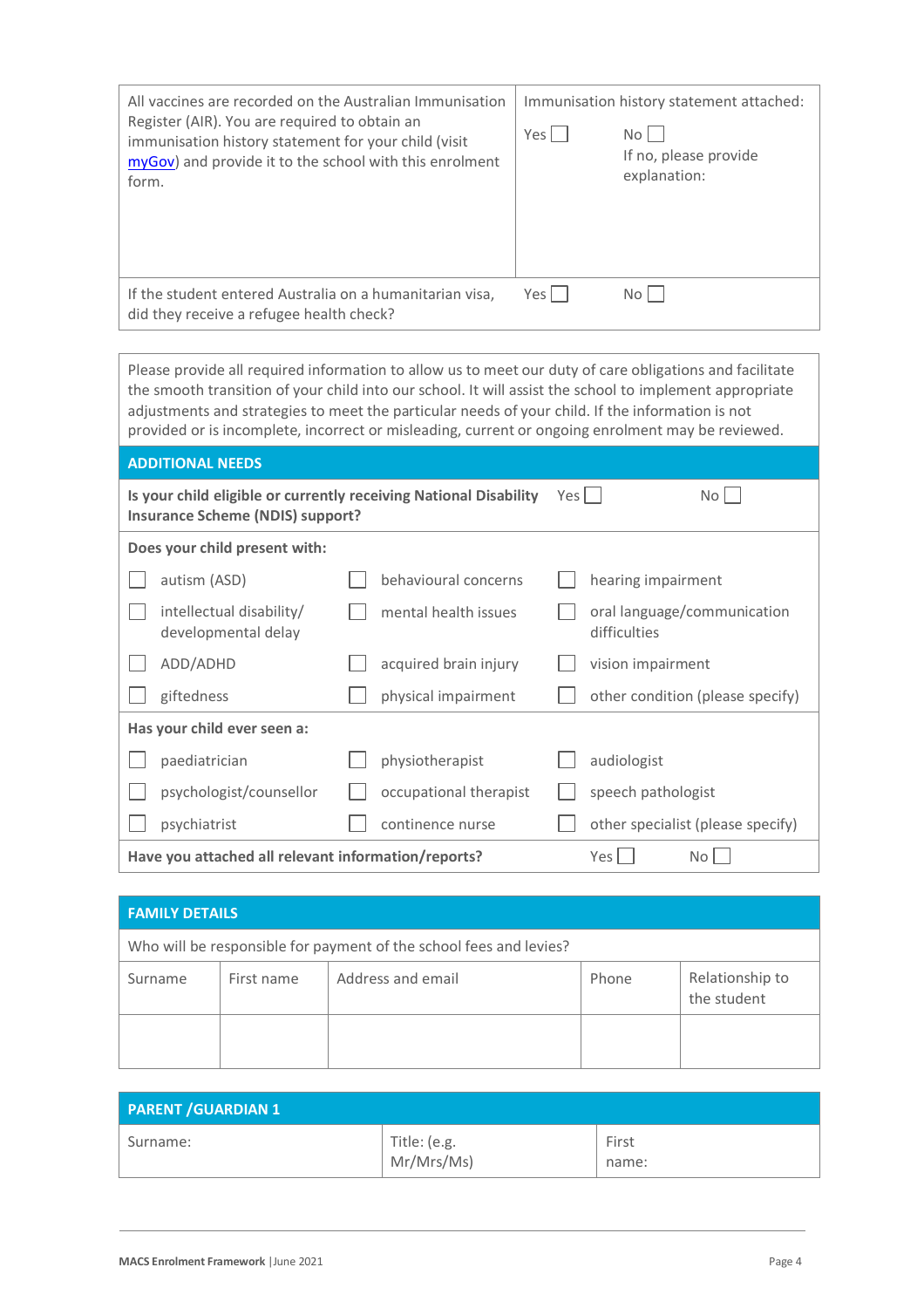| Address:                                                                                                                                                                  |                                      |                       |             |                                                                                                                                                     |                                                     |                       |                    |      |
|---------------------------------------------------------------------------------------------------------------------------------------------------------------------------|--------------------------------------|-----------------------|-------------|-----------------------------------------------------------------------------------------------------------------------------------------------------|-----------------------------------------------------|-----------------------|--------------------|------|
| Home phone:                                                                                                                                                               |                                      |                       | Work phone: |                                                                                                                                                     |                                                     | Mobile:               |                    |      |
| SMS messaging: (for emergency and reminder purposes)                                                                                                                      |                                      |                       |             |                                                                                                                                                     |                                                     | Yes l                 |                    | No I |
| Fmail:                                                                                                                                                                    |                                      |                       |             |                                                                                                                                                     |                                                     |                       |                    |      |
| Government<br>Requirement                                                                                                                                                 | Occupation:                          |                       |             | What is the occupation<br>group?<br>(select from list of parental<br>occupation groups in the<br><b>School Family Occupation</b><br>Index on p. 11) |                                                     |                       |                    |      |
| Religion: (include rite)                                                                                                                                                  |                                      |                       |             |                                                                                                                                                     | Nationality:<br>Ethnicity if not born in Australia: |                       |                    |      |
| Country of<br>birth:                                                                                                                                                      | Australia<br>Other (please specify): |                       |             |                                                                                                                                                     |                                                     |                       |                    |      |
| What is the highest year of primary or secondary school Parent A/Guardian 1 has completed?<br>(Persons who have never attended secondary school, tick 'Year 9 or below'.) |                                      |                       |             |                                                                                                                                                     |                                                     |                       |                    |      |
| Year 9 or below<br>Year 10 or equivalent                                                                                                                                  |                                      | Year 11 or equivalent |             |                                                                                                                                                     |                                                     | Year 12 or equivalent |                    |      |
| What is the level of the highest qualification Parent A/Guardian 1 has completed?                                                                                         |                                      |                       |             |                                                                                                                                                     |                                                     |                       |                    |      |
| No post-school<br>Certificate I to IV<br>qualification<br>(including trade)<br>certificate)                                                                               |                                      |                       |             | Advanced<br>diploma/diploma                                                                                                                         |                                                     | above                 | Bachelor degree or |      |

| <b>PARENT / GUARDIAN 2</b>                           |             |                            |                                                                                                                                                     |                                     |                 |
|------------------------------------------------------|-------------|----------------------------|-----------------------------------------------------------------------------------------------------------------------------------------------------|-------------------------------------|-----------------|
| Surname:                                             |             | Title: (e.g.<br>Mr/Mrs/Ms) |                                                                                                                                                     | First<br>name:                      |                 |
| Address:                                             |             |                            |                                                                                                                                                     |                                     |                 |
| Home phone:                                          |             | Work phone:                |                                                                                                                                                     | Mobile:                             |                 |
| SMS messaging: (for emergency and reminder purposes) |             |                            |                                                                                                                                                     | Yes I                               | No <sub>1</sub> |
| Email:                                               |             |                            |                                                                                                                                                     |                                     |                 |
| Government<br>Requirement                            | Occupation: |                            | What is the occupation<br>group?<br>(select from list of parental<br>occupation groups in the<br><b>School Family Occupation</b><br>Index on p. 11) |                                     |                 |
| Religion: (include rite)                             |             |                            | Nationality:                                                                                                                                        | Ethnicity if not born in Australia: |                 |
| Country of<br>birth:                                 | Australia   | Other (please specify):    |                                                                                                                                                     |                                     |                 |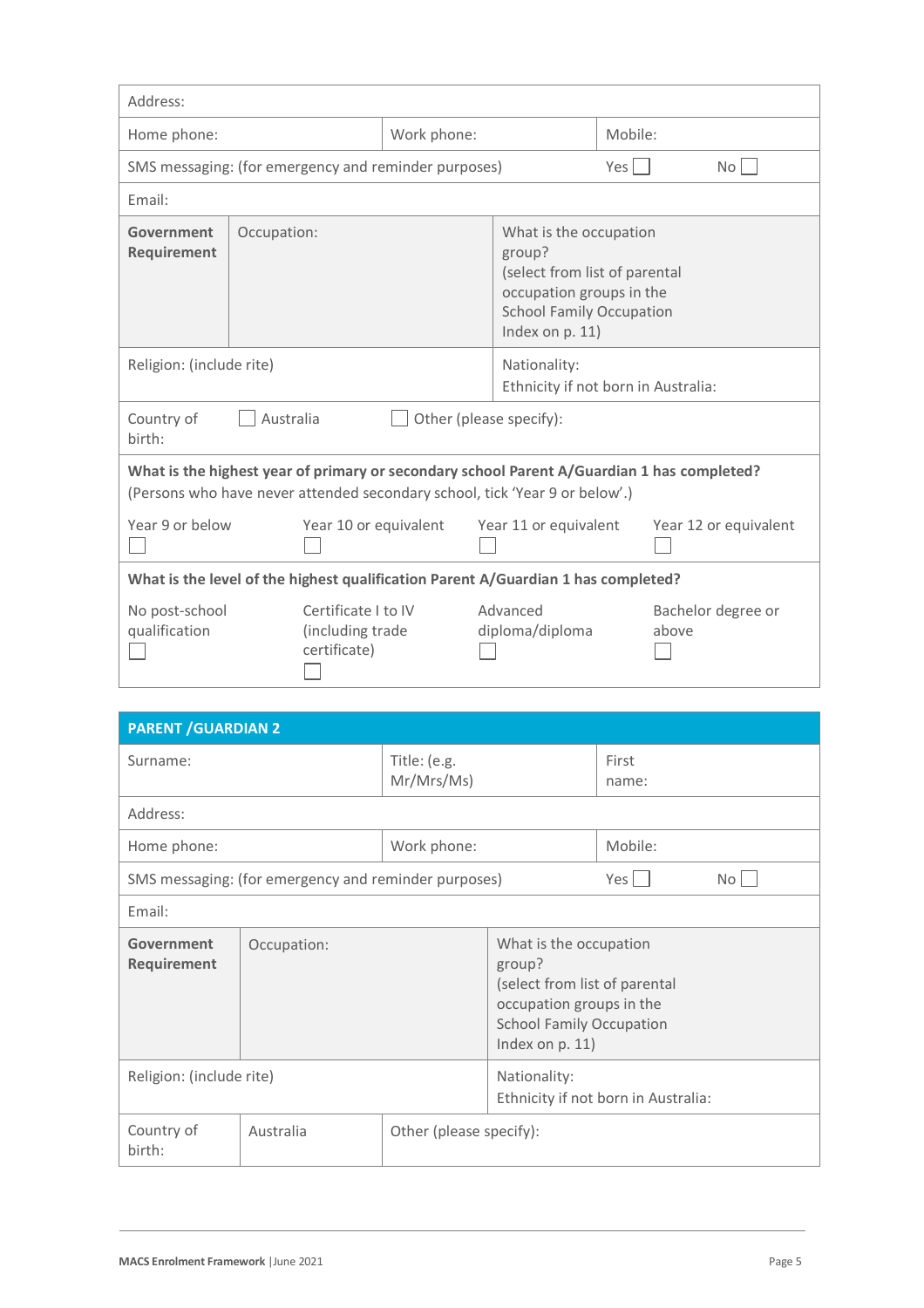| What is the highest year of primary or secondary school Parent B/Guardian 2 has completed?<br>(Persons who have never attended secondary school, tick 'Year 9 or below'.) |                                                         |                             |                             |
|---------------------------------------------------------------------------------------------------------------------------------------------------------------------------|---------------------------------------------------------|-----------------------------|-----------------------------|
| Year 9 or below                                                                                                                                                           | Year 10 or equivalent                                   | Year 11 or equivalent       | Year 12 or equivalent       |
| What is the level of the highest qualification Parent B/Guardian 2 has completed?                                                                                         |                                                         |                             |                             |
| No post-school<br>qualification                                                                                                                                           | Certificate I to IV<br>(including trade<br>certificate) | Advanced<br>diploma/diploma | Bachelor degree or<br>above |

#### **SIBLINGS ATTENDING A SCHOOL/PRESCHOOL**

| List all children in your family attending school or preschool (oldest to youngest) – include applicant: |                  |            |               |
|----------------------------------------------------------------------------------------------------------|------------------|------------|---------------|
| Name                                                                                                     | School/preschool | Year/grade | Date of birth |
|                                                                                                          |                  |            |               |
|                                                                                                          |                  |            |               |
|                                                                                                          |                  |            |               |

| <b>HOME CARE ARRANGEMENTS</b> |                                                                                                                          |  |  |  |
|-------------------------------|--------------------------------------------------------------------------------------------------------------------------|--|--|--|
| Living with immediate family  | Out-of-home care                                                                                                         |  |  |  |
| Carer/guardian                | Shared parenting,<br>e.g. one week with each parent:<br>Days with Parent A/Guardian 1:<br>Days with Parent B/Guardian 2: |  |  |  |
| Kinship care                  | Other (please specify)                                                                                                   |  |  |  |

| COURT ORDERS OR PARENTING ORDERS (if applicable)                                                                                                                     |     |      |
|----------------------------------------------------------------------------------------------------------------------------------------------------------------------|-----|------|
| Are there any current court orders or parenting<br>orders relating to the student?                                                                                   | Yes | Noll |
| If yes, copies of these court orders/parenting orders (e.g. AVOs, Family Court/Federal Magistrates<br>Court orders or other relevant court orders) must be provided. |     |      |
| Is there any other information you wish the school to be aware of?                                                                                                   |     |      |

**Please note that the completion, signing and lodgement of this enrolment form is a pre-requisite for consideration of the enrolment of your child at the School, however it does not guarantee enrolment. The enrolment is formalised after the Enrolment Agreement is signed, following an offer for enrolment being made by the School. Please refer to the Terms and Conditions of the Enrolment Agreement for further details and explanation of the terms and conditions that will apply to enrolment at the School, once offered and accepted.**

| PARENT/CARER/GUARDIAN |       |
|-----------------------|-------|
| <b>SIGNATURE:</b>     | Date: |